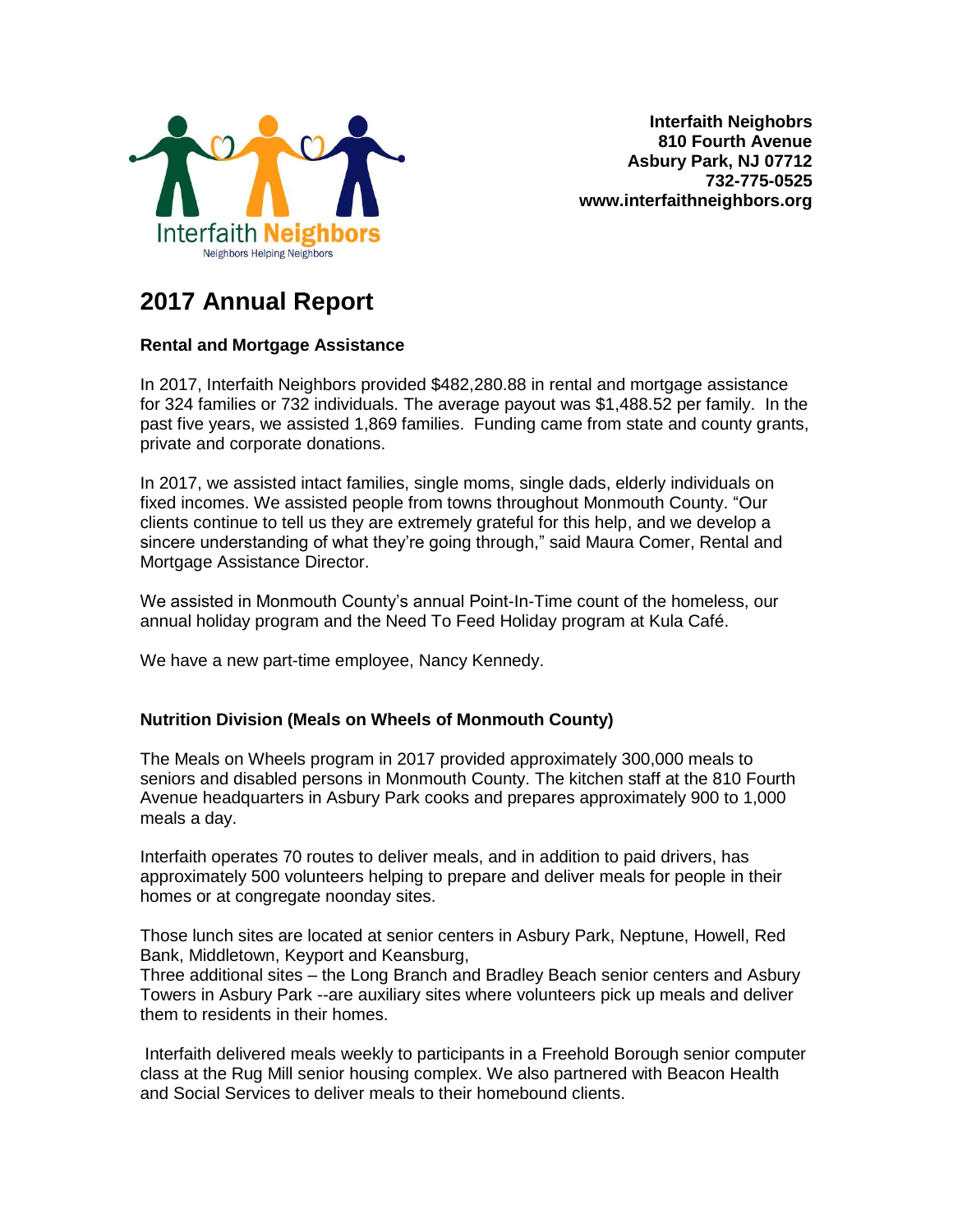We continued to serve 600 breakfasts a day to the most needy Meals on Wheels recipients, and deliver two meals on Saturday mornings to 25 percent of our residents who have reported having no one to help them on weekends and holidays.

Our holiday meal program continues to be successful.

We still have not recovered from Sandy in terms of numbers of seniors served in the Bay Shore because many seniors had to leave when they lost their homes and a number of those seniors did not come back.

We continued the box lunch program for senior clubs at a cost of \$4 a meal which helped pay for the breakfast program. Allentown Senior Club signed on as the newest club to get the box lunches in January 2017, joining clubs in Holmdel, Clifford Beach and Neptune.

We have not had a decrease in meal recipients as a result of the state of New Jersey allowing insurance companies to reimburse meals a senior gets from for profit vendors. The difference between those programs and Meals on Wheels is that we see the seniors every day so there is that interaction.

#### *Housing Development*

Interfaith Neighbors in 2017 completed construction of the Rights of Passage home for five young men at 522 Prospect Avenue, Asbury Park. This home was built as part of a collaborative partnership with Covenant House, which leases the home from Interfaith Neighbors and operates its Rights of Passage transitional living program, helping residents move from homelessness to successful independent living.

The two-story house has five bedrooms, each with its own bath and a spacious first floor living area. Officially dedicated in January, 2018, Paul McEvily named the house Meg's Place for our Youth Specialist Meg Flores whose determined advocacy to meet housing needs of young people led to our partnership with Covenant House.

Four Kula program participants, either graduates or trainees moved into the home in February 2018. Interfaith Neighbors will begin construction of a second transitional home, Rights of Passage Phase II, on the adjacent lot in fall of 2018 for five young women. "We are well aware there is equally strong housing needed for young women," said Patrick Durkin, director of real estate development.

In the area of home ownership, construction of a three bedroom single family home at 922 Mattison Avenue was completed the home was sold to a family in May 2017.

The Park View AP project has advanced in the planning stages and will result in 10 twostory detached town homes to be built on Springwood Avenue. Each new ownerresident also will have a one-bedroom garage apartment behind their home that can be leased, generating income.

The homes in a previous design received city approvals but bids came in \$3.5 million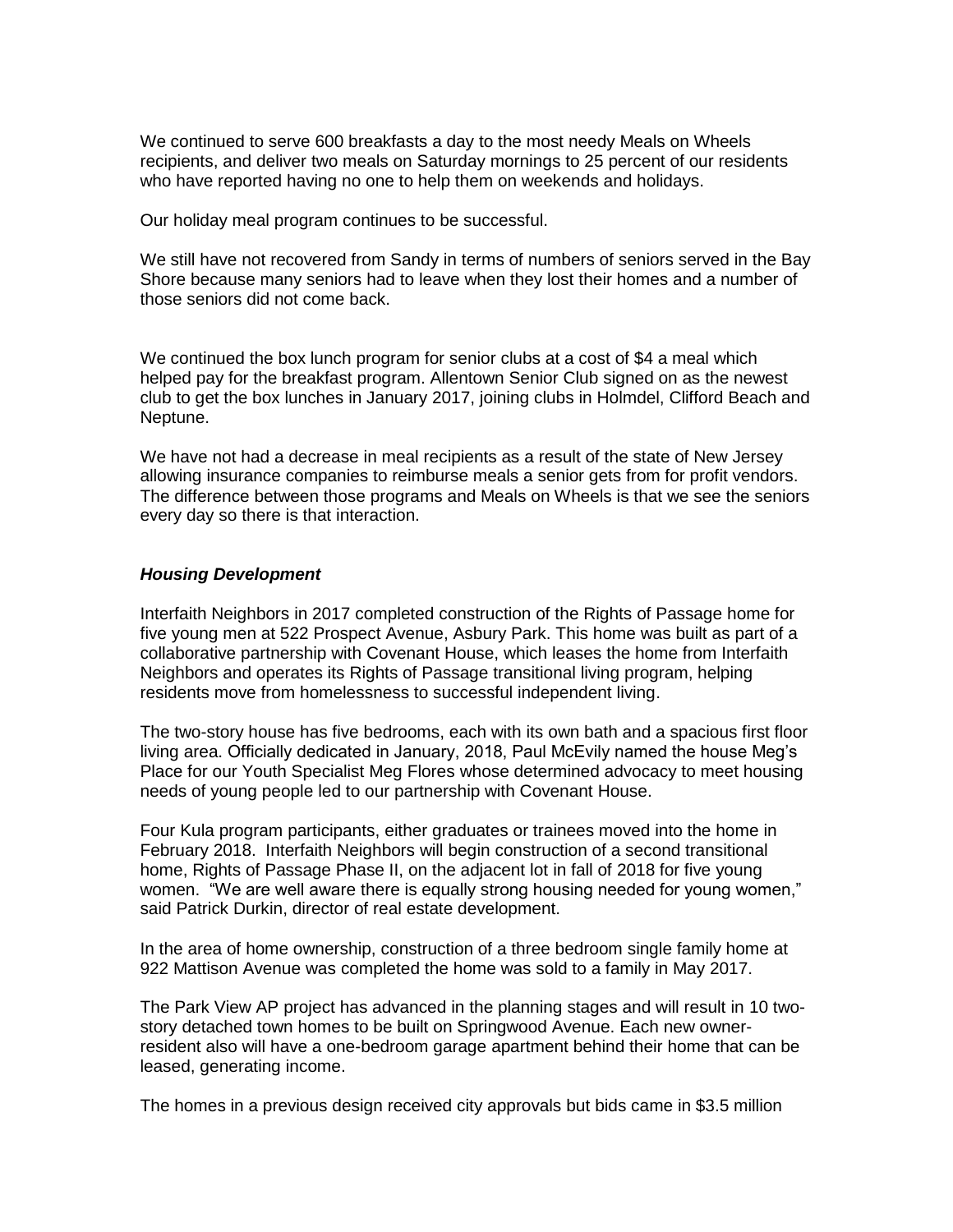over budget in 2017, a development attributed to the property's storm water system and the cost to build the structures as designed. We began the process of redesigning the project and getting new approvals.

We're continuing a project to develop new property for a Pathway to Home Ownership program in Asbury Park where residents can live for a year or two and have part of their rent become escrow as they work through the program to be able to buy their own homes.

#### *Neighborhood Revitalization Tax Credit Program (NRTC)*

Interfaith Neighbors continued to carry out projects funded through the New Jersey Neighborhood Revitalization Tax Credit Program.

This has been major funding to underwrite housing, economic, employment, recreation and family stabilization projects on Asbury Park's West Side and comes from corporations which commit the funds and receive 100 percent write-offs on state taxes.

We plan to use the remaining funding from the Project V year for site work for the Park View AP homes.

Half of the Project VI funding of \$757,750 was completed by the end of 2017. Still to be used were funds designated for the following: \$200,000 for Park View AP, \$85,000 for property purchase, and \$65,000 for the Asbury Park

In September, 2017, we filed application for Project VII funding after an earlier application went unfunded. We've learned at the outset of 2018 that Project VII was funded for \$985,000.

That money is designated for the Park View AP homes, the Rights of Passage Phase II home, and the Pathway to Home Ownership program.

Also, there is funding for our collaborating agencies and partners including Big Brothers, Big Sisters, Community Affairs Resource Center, Junior Entrepreneur Training program run by KYDS at the Boys and Girls Club, the Second Baptist Church's Fine Arts and Technology summer camp, and a film and editing poject at the ShowRoom. There also is funding for a new Career Corps program and the free summer weekly concerts at Springwood Avenue Park.

Interfaith is continuing community planning for the West Side neighborhood and focusing on future development in the next decade, particularly on the Springwood Corridor. A Wells Fargo grant in 2017 has helped funding for that planning. The plan focuses on two areas: a neighborhood commercial zone in the Springwood Avenue Redevelopment Plan west of Atkins Avenue and the Gateway section at the intersection of Memorial and Springwood avenues.

#### **Business Development Center (BDC)**

Six business teams came through the BDC"s Food Entrepreneur Program, a joint venture with Rutgers University Food Innovation Center to help budding entrepreneurs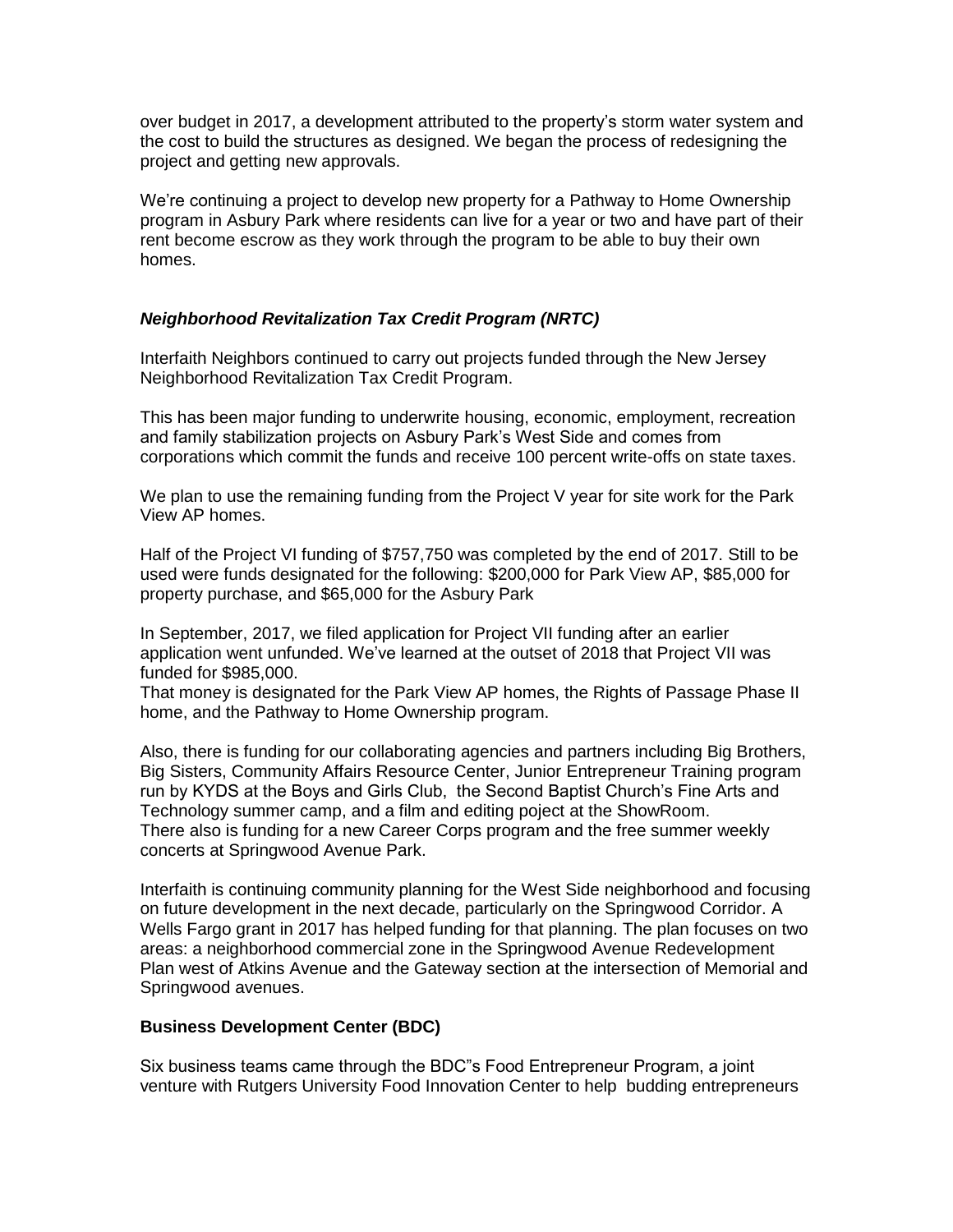in Monmouth County develop a food product. Three of those businesses were launched by the end of 2017.

Ryan Nelson, son of Dean Nelson of Dean's Natural Food Market, was one of those entrepreneurs and he created and marketed a Viva Energy Bar. Dean Nelson offered to continue his assistance in the program, offering shelf space and allowing participants to use some of his business' technology to price out their products and have access to vendors. The program continued into 2018.

The BDC operated the afterschool Junior Entrepreneur Training Program for the third year with 22 city students in sixth-to-eighth grade learning to create and market a business. Charles Simmons and Mychal Mills coordinated the program from January to April. Student teams created customized sweatshirts, tee shirts and smart phone covers which they sold at the Made in Monmouth Expo at Monmouth University. In 2018, the program is expected to be run out of the Boys and Girls Club of Monmouth County. Interfaith Neighbors is continuing financial support.

Briana Nichols began working part-time for the BDC and brought her teaching and education expertise to redesign the Kula Urban Farm Green Thumbs program. She developed a new curriculum to give middle-school-aged children greater exposure to science, biology, ecology and the connection of agriculture to social justice. Her work also meant that the Green Thumbs program can expand in 2018 to students in more schools.

Briana wrote additional curriculum for one-day workshops and helped in the BDC's planning for a new Career Corps program.Plans for 2018 include further development of the Career Corps initiative and additional career training programs.

The BDC's leased office space in 2017 which includes the Asbury Park Chamber of Commerce, was almost at full capacity. The BDC and Kula Café provided backstage support for the Springwood Park free summer concerts on Monday nights.

## *Kula Café.*

Interfaith Neighbors brought on chefs Bilal Mohammed and Jennifer Freeman to the café after a transition period that followed longtime chef Wendy Escobedo's departure early in 2017 to a position at Soul Kitchen in Red Bank. Gillian Edgar took over as manager of the café at 1201 Springwood along with her responsibilities as business associate to director Roger Boyce at the BDC.

The café had a 5 percent increase in sales in 2017. Twenty-one young men and women came through the training program. Of that total, two were terminated and one had to drop out because of personal circumstances. The remaining 18 completed the program and had jobs at the time of their graduation. Seventeen graduates earned their ServSafe certification.

The café saw increased patron support from the immediate local community, a trend that is continuing, and also increased catering sales. The café and Kula Farm launched the notably successful Farm to Table dinners and cocktail parties with local celebrity chefs donating their time and expertise along with Kula's chefs to benefit the Kula programs.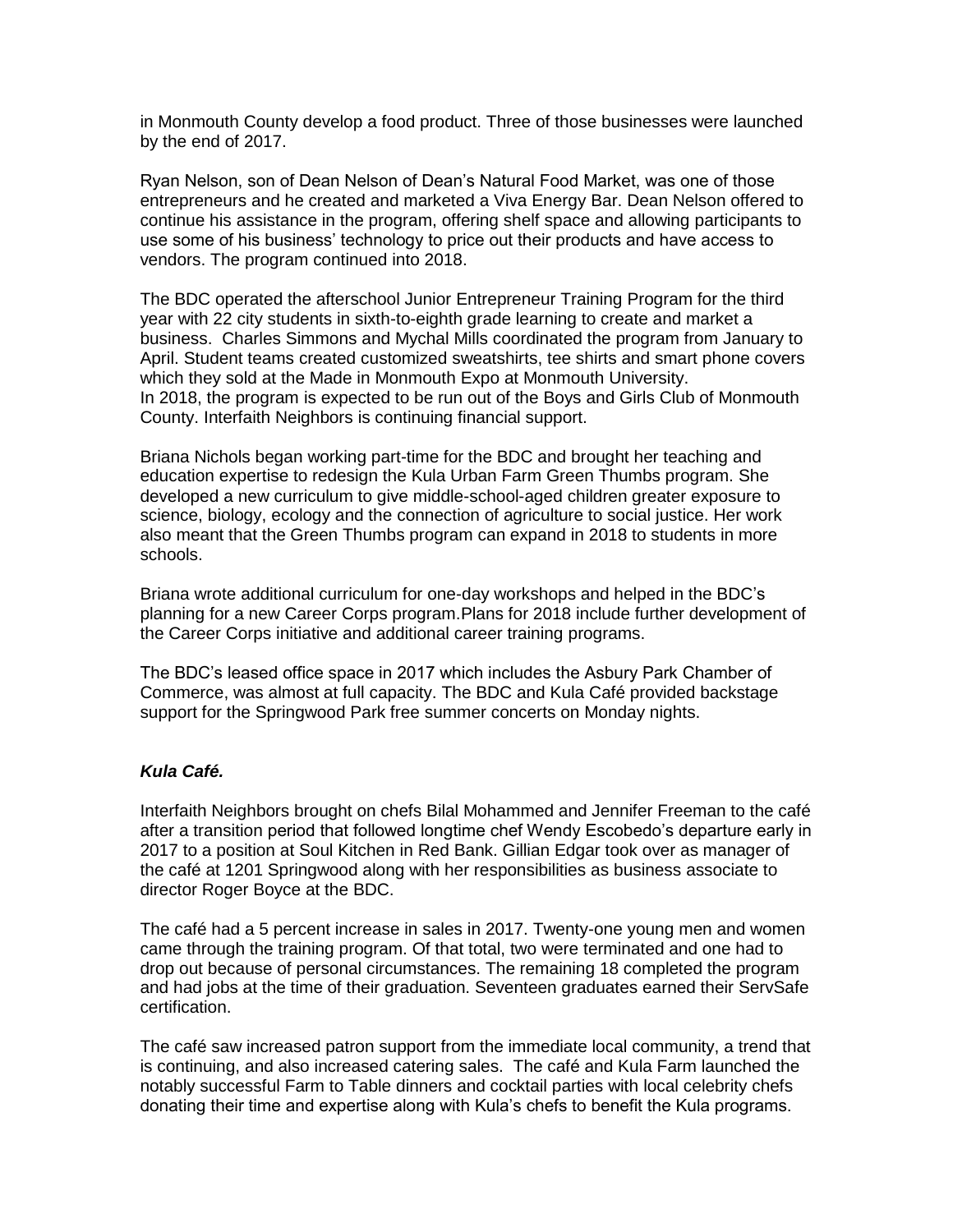The Kula Café trainees were able to work alongside those expert chefs, learning an additional level of service. The dinners took hold in the community and area, increasing the number of individuals being introduced to and learning about the farm and café programs.

The café also participated in the city's annual restaurant tour. Going forward in 2018, Interfaith Neighbors plans an innovative remodeling of Kula Café.

#### *Kula Urban Farm*

Kula Farm at 115 Atkins Avenue noticeably soared in its second full year of operations in 2017. Under farm managers Lisa Bagwell and Thijs van Oosterhout, the farm increased productivity in the greenhouse by adding more vertical hydroponic zip-grow towers, a new large hydroponic micro-green growing station and a hydroponic bato bucket system for growing tomatoes. Workers started harvesting rainwater from the greenhouse roof to use in the hydroponic systems.

Several new clients were added, and as of December, 2017, the farm was supplying produce to 15 area restaurants.

Kula Farm opened Farm Without Borders (FWOB), on land Interfaith Neighbors owns directly across Springwood Avenue from the Kula Café. The Farm Without Borders, funded by the Friends of the Spring Lake 5, was run entirely by residents of the Westside Community. They grew and harvested tomatoes, strawberries, cucumbers and herbs given to seniors given to local residents.

Late in the year, Interfaith Neighbors and the Elks Lodge 3409 signed an agreement to allow the farm to expand its FWOB to land the lodge owns so that FWOB will have additional space to grow food. This will allow the FWOB to expand to three times its original size.

Kula Farm continued its new Farm Experience Program, a 60-hour paid work program. The farm hired on three managers and had seven additional graduates complete their work program. Five of those graduates will be back to paid positions through the 2018 season.

The farm and greenhouse were the site of the Farm to Table dinners and cocktail parties (see Kula Café report above).

The farm hosted workshops on fermentation and fire cider, held its first annual open house with several demonstrations and vendors, and continued free vegetable giveaways on Saturdays in neighborhood garden outside the greenhouse on Atkins Avenue.

"The farm continues act as a resource to the local community interested in gardening and growing their own food by offering free plant starts, seeds, materials and gardening advice to area residents," said manager Lisa Bagwell. "We hope to expand this mission by consulting with interested residents and businesses in starting their own gardens."